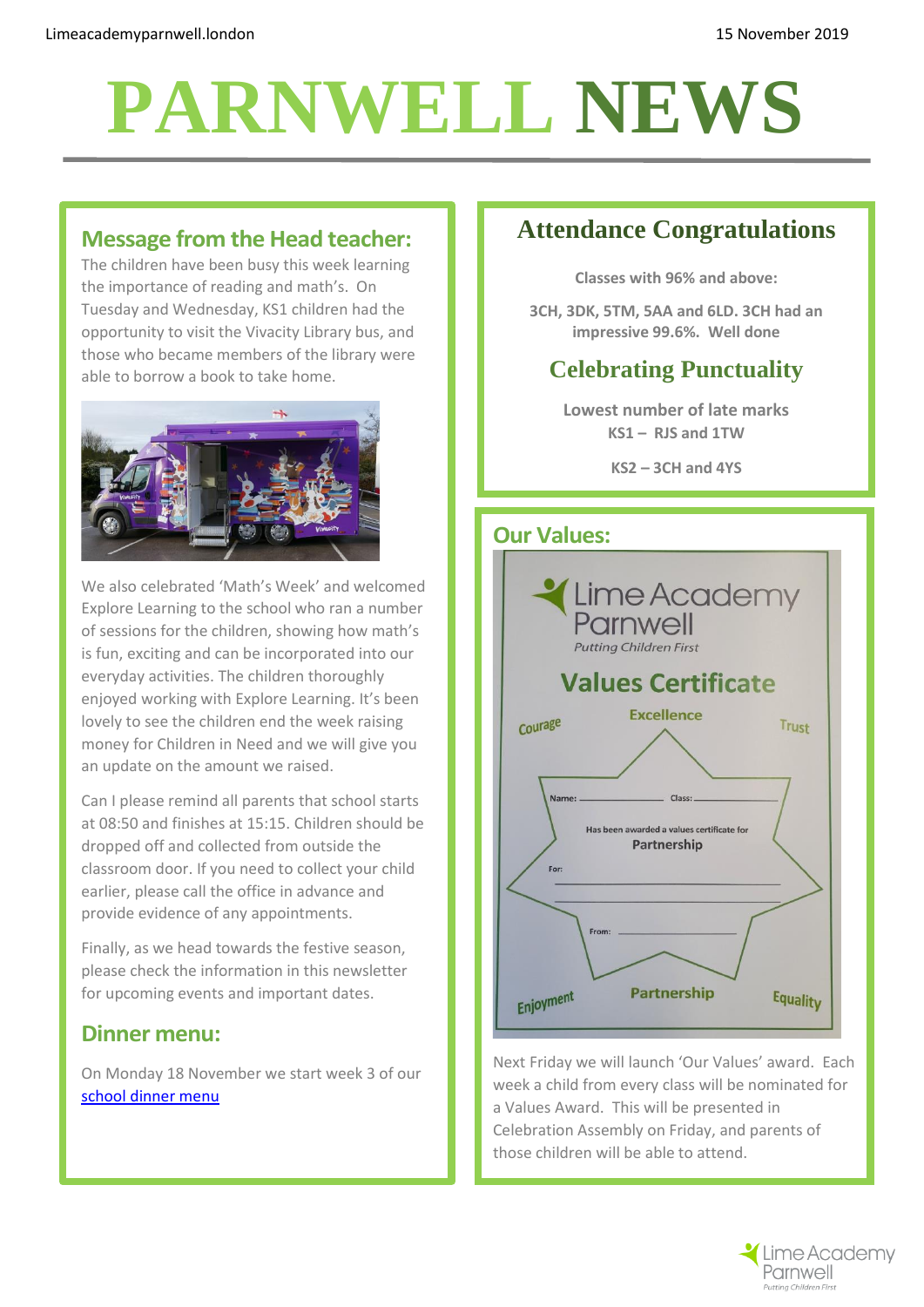# **PARNWELL NEWS**

#### **Snowman:**

We are offering a wonderful opportunity for Year 4 pupils to experience a visit to the New Theatre in Peterborough to watch Raymond Briggs much loved Christmas show 'The Snowman'. The trip will take place on Wednesday 4 December during school hours. Please make sure you have filled in the permission slip and made payment for your child to go.

# **Year 6 visit to Madina Mosque:**

Year 6 will be visiting the beautiful Madina Mosque in Peterborough to support the topic they are learning in class. Please make sure you have filled in the permission slip and made payment for your child to go.

**Please note, if we do not collect all the money for trips, they will be cancelled.**



# **Reading**

We want to encourage all children to read at home with their parents/carers and so over the coming days, KS2 children will come home with a reading journal. This will support both the Destination Reader programme that we use in school, and your child's reading at home. Inside the front cover you will find some useful tips for reading at home with your child.

KS1 and KS2 children will also receive a reading bookmark every week. Use this bookmark to record how often you read with your child, and those who complete the bookmark will receive 5 dojos!

#### Name:

- Read at home for 15 minutes.
- Your parent asks you what your book was about. You explain!
- Your parent signs to say that you read and explained.

#### Fill the bookmark for 5 dojos!

| Date | Read<br>for $15$<br>minutes<br>(tick) | Explained Parent's<br>(tick) | <i>initials</i> |
|------|---------------------------------------|------------------------------|-----------------|
|      |                                       |                              |                 |
|      |                                       |                              |                 |
|      |                                       |                              |                 |

# **KS1 After school sports club:**

We still have spaces left for Year 1 and 2 on our sports afterschool clubs. These run on a Monday and Wednesday, offering Dodge Ball and multi sports for a small cost of £2 per session. You can register directly with Key Sports <https://www.keysportscoaching.co.uk/>

# **Choir Practise:**

Choir are now rehearsing for various Christmas performances. If they have signed up they should come **every** week to practice, unless they are off school ill. We don't have many chances